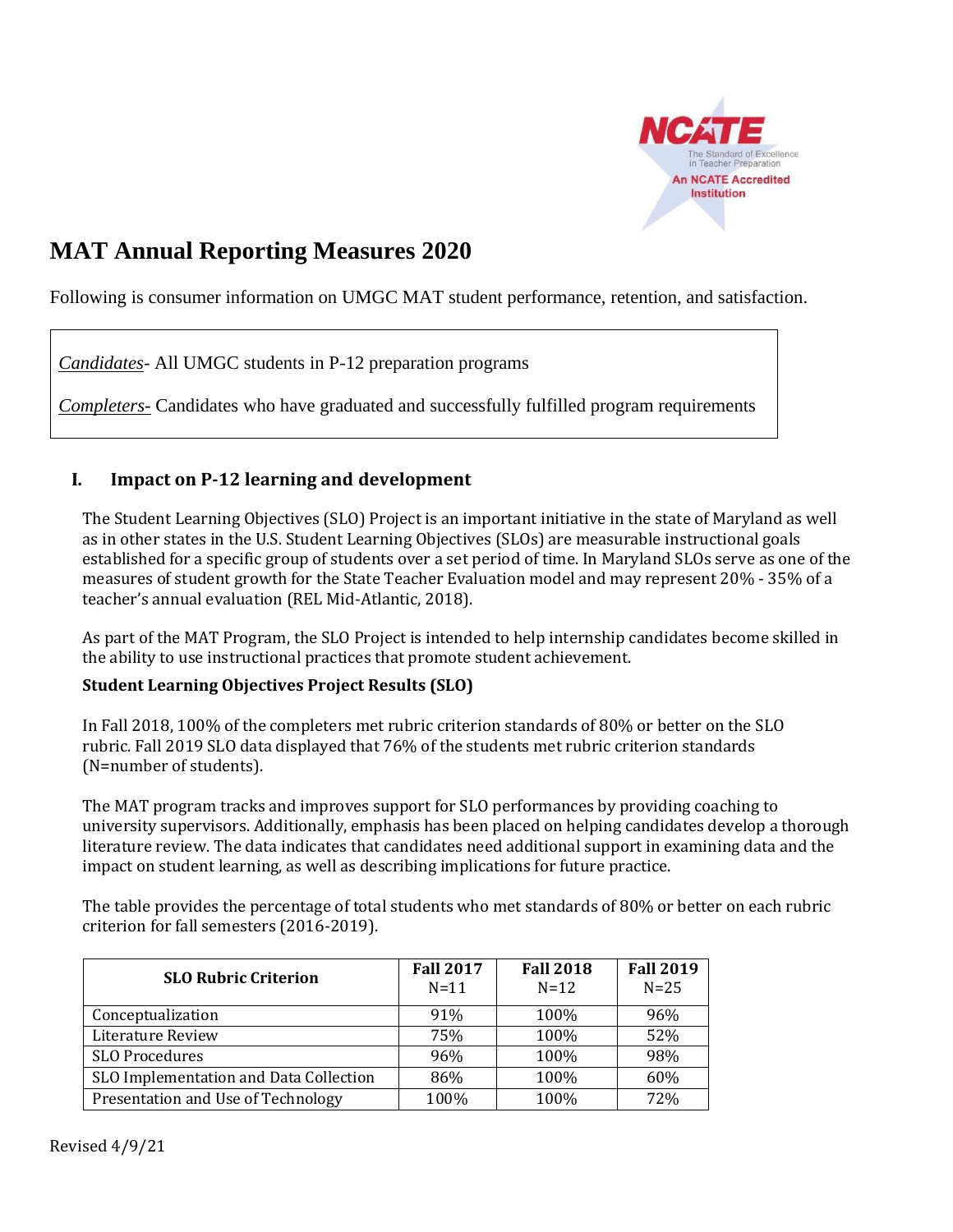# **II. Indicators of teaching effectiveness**

As part of the intern observation assessment process, UMGC's MAT program implemented the Candidate Preservice Assessment of Student Teaching (CPAST) Form. CPAST originated at Ohio State University and is the result of the research and work of 26 institutions in Ohio. Currently, there are over 50 CPAST partners nationwide. UMGC's MAT program began their partnership with the collaborative in Fall 2017.

The CPAST collaborative created, validated and tested the reliability on the CPAST Form. The forms serve as a formative and summative assessment during the MAT student teaching semester and include one Pedagogy Rubric and one Dispositions Rubric.

A self-paced, 90-minute training module for university supervisors ensures consistent evaluation. In addition, the form is accompanied by a "Look Fors" document that provides additional examples of the qualities and behaviors for a given level of performance.

### *Source: CPAST handout, 2017. Candidate Preservice Assessment for Student Teaching (CPAST): A valid and reliable form for use during student teaching/internship.*

At the time of the CAEP 2020 Annual Report, the MAT had applied CPAST in four semesters (Fall 2017, Spring 2018, Fall 2018, Fall 2019). Spring 2019 results indicated that 98% of the interns met pedagogy standards. Fall 2019 indicated that 85% of the interns met pedagogy standards.

# *Candidate Preservice Assessment of Student Teaching (CPAST)*

As part of the intern observation assessment process, UMGC's MAT program implemented the Candidate Preservice Assessment of Student Teaching (CPAST) Form. CPAST originated at Ohio State University and is the result of the research and work of 26 institutions in Ohio. Currently, there are over 50 CPAST partners nationwide. UMGC's MAT program began their partnership with the collaborative in Fall 2017. The CPAST collaborative created, validated, and tested the reliability on the CPAST Form. The forms serve as a formative and summative assessment during the MAT student teaching semester and include one Pedagogy Rubric and one Dispositions Rubric with a Likert Scale (3= Exceeds Expectations, 2= Meets Expectations, 1= Emerging, 0= Does Not Meet Expectations).

A self-paced, 90-minute training module for university supervisors ensures consistent evaluation. In addition, the form is accompanied by a "Look fors" document that provides additional examples of the qualities and behaviors for a given level of performance.

|                         |           | 2017-2018 | 2018-2019 |         |  |  |
|-------------------------|-----------|-----------|-----------|---------|--|--|
| <b>Rubric</b>           | % Exceeds | % Meets   | % Exceeds | % Meets |  |  |
| A. Focus for Learning:  | 69.88%    | 26.51%    | 72.86%    | 18.57%  |  |  |
| Standards and           |           |           |           |         |  |  |
| Objectives / Targets    |           |           |           |         |  |  |
| <b>B.</b> Materials and | 68.67%    | 28.92%    | 68.57%    | 25.71%  |  |  |
| Resources               |           |           |           |         |  |  |
| C. Assessment of P-12   | 67.47%    | 25.3%     | 51.43%    | 40%     |  |  |
| Learning                |           |           |           |         |  |  |
| D. Differentiated       | 46.99%    | 45.78%    | 42.86%    | 42.86%  |  |  |
| Methods                 |           |           |           |         |  |  |
| E. Learning Target and  | 54.22%    | 39.76%    | 61.43%    | 32.86%  |  |  |
| <b>Directions</b>       |           |           |           |         |  |  |

CPAST Pedagogy Standards: Percentage of Completers who Meet or Exceed Expectations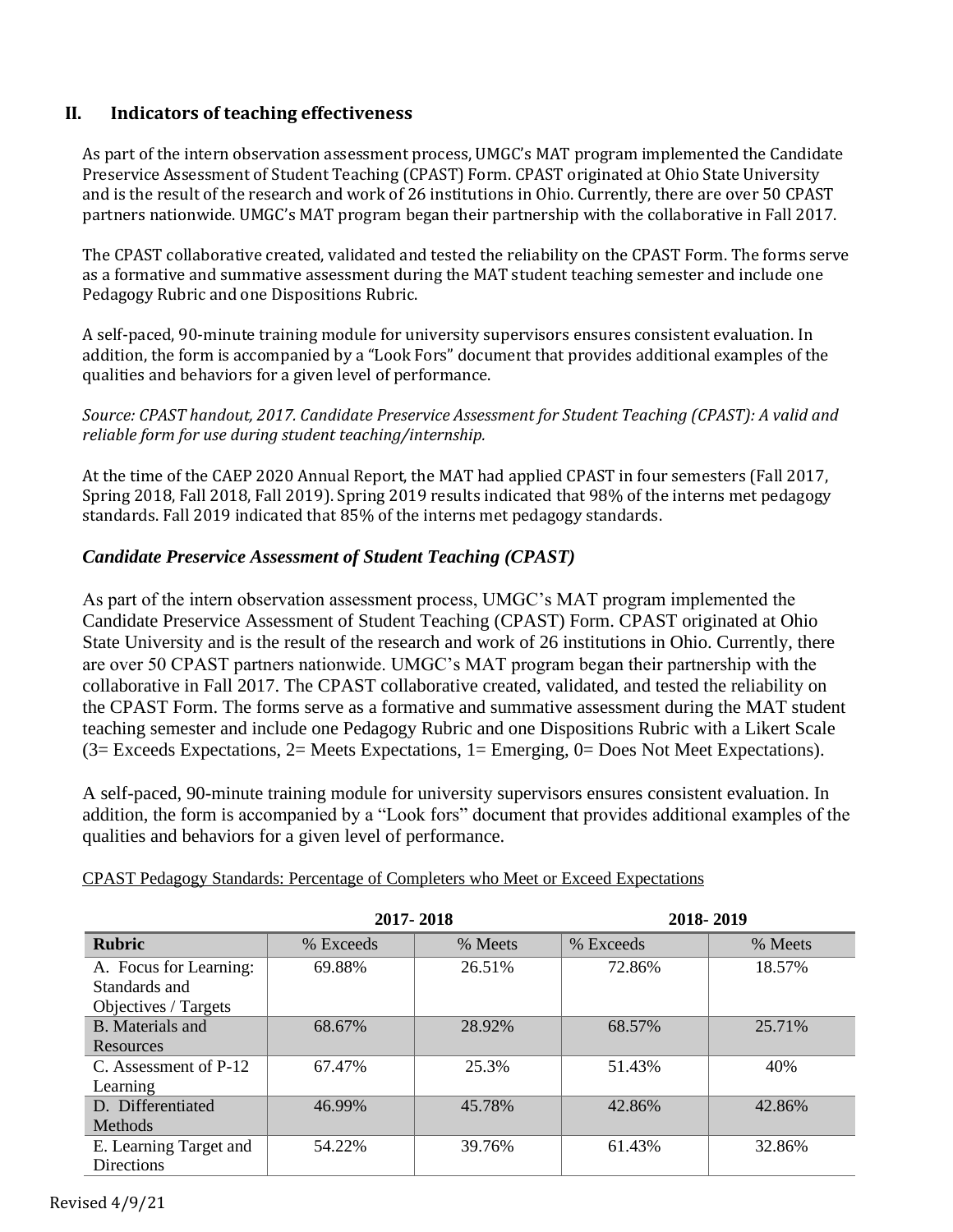| F. Critical Thinking       | 60.24% | 32.53% | 62.86% | 27.14% |
|----------------------------|--------|--------|--------|--------|
| G. Check for               | 50.6%  | 43.37% | 51.43% | 37.14% |
| Understand./Adjust.        |        |        |        |        |
| Instruct. through          |        |        |        |        |
| Formative Assess.          |        |        |        |        |
| H. Digital Tools and       | 71.08% | 22.89% | 48.57% | 45.71% |
| Resources                  |        |        |        |        |
| I. Safe and Respectful     | 75.9%  | 18.07% | 74.29% | 18.57% |
| Learning Environment       |        |        |        |        |
| J. Data-Guided             | 46.99% | 48.19% | 42.86% | 41.43% |
| Instruction                |        |        |        |        |
| K. Feedback to             | 56.63% | 40.96% | 57.14% | 35.71% |
| Learners                   |        |        |        |        |
| L. Assessment              | 57.83% | 39.76% | 52.86% | 41.43% |
| Techniques                 |        |        |        |        |
| M. Connections to          | 54.22% | 37.35% | 41.43% | 41.43% |
| <b>Research and Theory</b> |        |        |        |        |

# CPAST Dispositions Standards: Percentage of Completers who Meet or Exceed Expectations

|                                                                                            |           | 2017-2018 | 2018-2019 |         |  |  |
|--------------------------------------------------------------------------------------------|-----------|-----------|-----------|---------|--|--|
| <b>Item</b>                                                                                | % Exceeds | % Meets   | % Exceeds | % Meets |  |  |
| A. Participates in<br>Professional<br>Development (PD)                                     | 69.88%    | 26.51%    | 67.65%    | 30.88%  |  |  |
| <b>B.</b> Demonstrates<br>Effective<br>Communication with<br>Parents or Legal<br>Guardians | 62.65%    | 27.71%    | 52.94%    | 36.76%  |  |  |
| C. Demonstrates<br>Punctuality                                                             | 80.72%    | 19.28%    | 79.41%    | 13.24%  |  |  |
| D. Meets Deadlines and<br>Obligations                                                      | 67.47%    | 27.71%    | 75%       | 14.71%  |  |  |
| E. Preparation                                                                             | 68.67%    | 26.51%    | 73.53%    | 23.53%  |  |  |
| F. Collaboration                                                                           | 77.11%    | 22.89%    | 73.53%    | 25%     |  |  |
| G. Advocacy to Meet<br>the Needs of Learners<br>or for the Teaching<br>Profession          | 62.65%    | 33.73%    | 47.06%    | 44.12%  |  |  |
| H. Responds Positively<br>to Feedback and<br><b>Constructive Criticism</b>                 | 78.31%    | 16.87%    | 85.29%    | 13.24%  |  |  |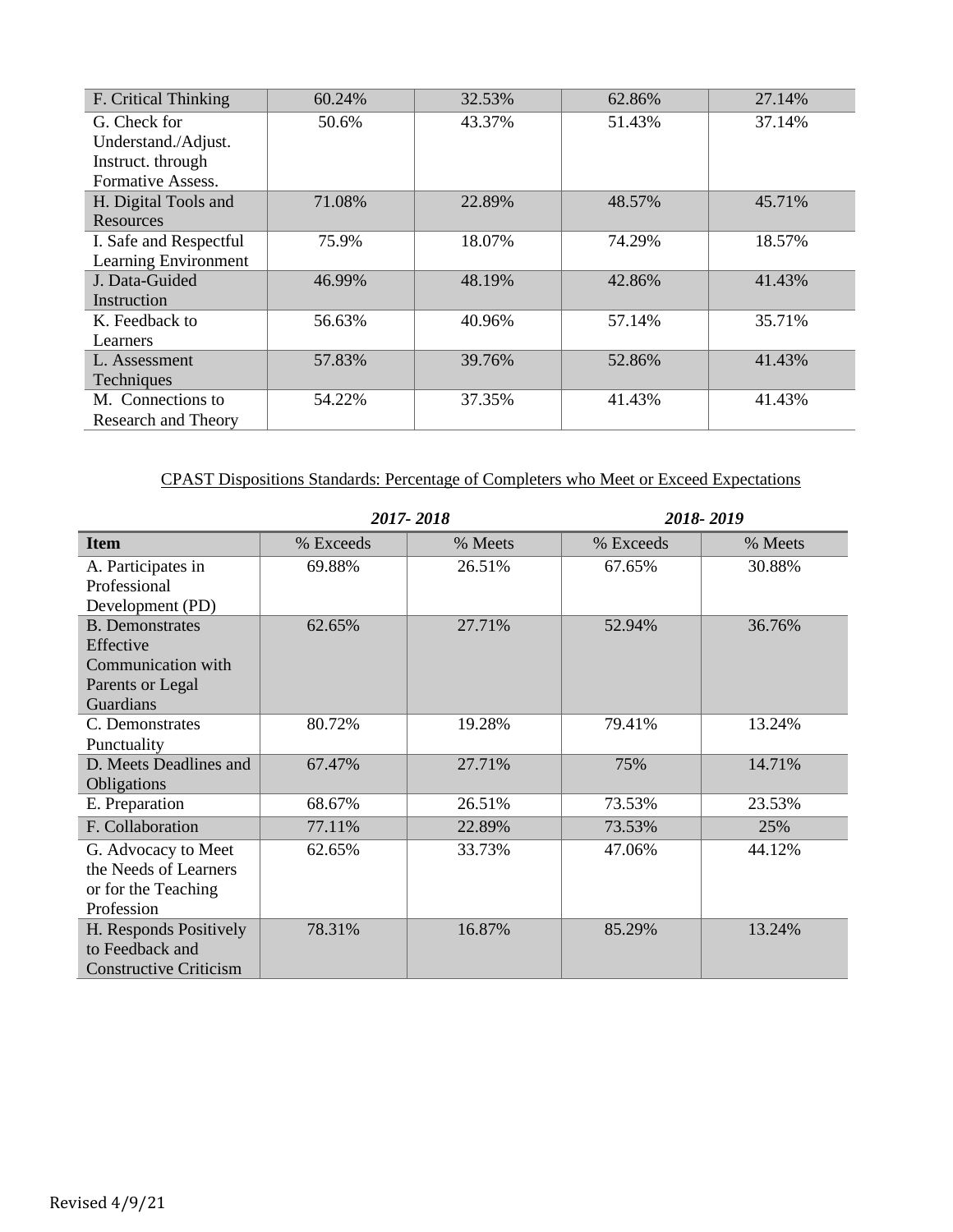# **MAT Teacher Education - Mastery Policy**

To maintain national professional accreditation, the MAT program requires that candidates earn grades of 80% (B) or better on major assignments in courses. Additionally, candidates are required to complete each course with a grade of B or better to advance to the next course. The average GPA of MAT graduates shows a consistent median GPA of 4.0.

#### **Average GPA of MAT Completers**

| AY 2017-2018        | AY 2018-2019        |
|---------------------|---------------------|
| Average $GPA = 3.4$ | Average $GPA = 3.8$ |
| Median GPA = $4.0$  | Median GPA $= 4.0$  |

# **III. Satisfaction of employers and employment milestones**

Upon completion of the MAT program, graduates are surveyed about their experiences and asked to provide consent for the program to contact their employers. The employer contact information that is provided by exiting candidates and alumni during this survey is assembled into an employer distribution list. Each summer, employers on the list are sent an employer survey.

As in previous years, the MAT employer response rate has been low - 6 employer responses in 2018. In AY 2018-2019, only 16 program alumni gave consent to contact their employers. These 16 employers will be contacted in early summer 2020.

Once the employer contact list is generated and an employer survey is sent to prospective respondents, the program director has a responsibility to connect with the employer to make sure that he/she also understands the purpose of the survey. In a recent meeting with other university administration and faculty, a dean in the group commented that, "Principals tell me they get 15 surveys per day so they ignore them." This likely accounts for the low response rates. Therefore, it will be important for the program director to make personal connections with the employers and offer them multiple ways to communicate their feedback. This may be through focus groups, via Zoom interviews, or by phone.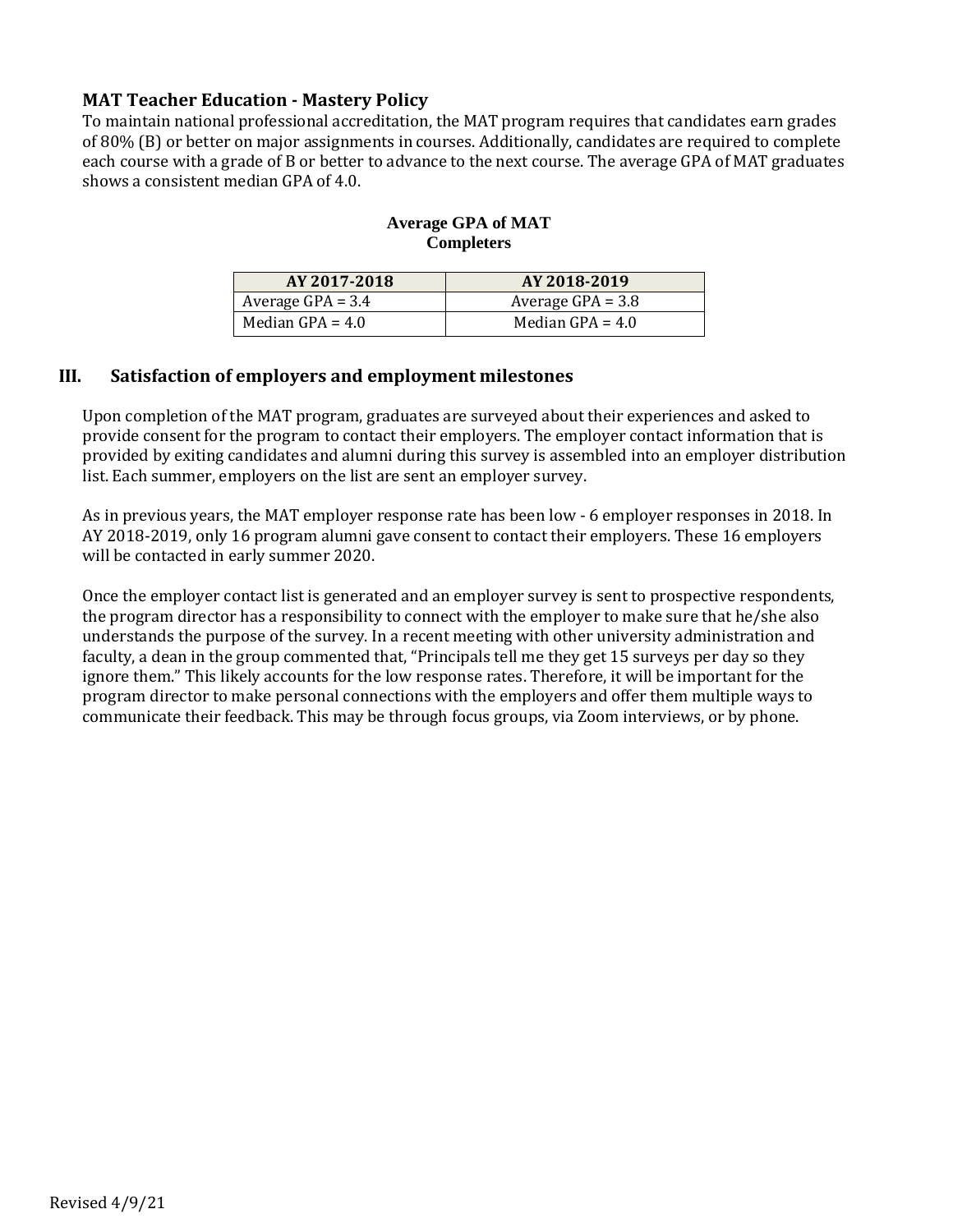# **IV. Satisfaction of completers**

At the end of the internship semester, all MAT candidates complete the exit survey. The feedback gathered as a result of this survey provides valuable information about candidates' perceptions of their learning and the support they received during the program. The following table indicates the percentage of MAT graduates who 'strongly agree' or 'agree' with the survey statements.

Fall 2019 feedback included data from 21 exiting candidates with 89% of the exiting candidates reporting that they 'strongly agree' or 'agree' that the program served them well. Below is a comparative table with question-by-question responses for three semesters (Fall 2018, Spring 2019, Fall 2019).

# **MAT Exiting Internship Survey Results**

| <b>Survey Questions</b>                                                                                                                                                                           | Fall 2018; N=9*                                                               | Spring 2019; N=18                                                             | Fall 2019; N=21                                                               |
|---------------------------------------------------------------------------------------------------------------------------------------------------------------------------------------------------|-------------------------------------------------------------------------------|-------------------------------------------------------------------------------|-------------------------------------------------------------------------------|
|                                                                                                                                                                                                   | 96%-exiting<br>candidates<br>'strongly agree'<br>or 'agree' with<br>statement | 99% exiting<br>candidates<br>'strongly agree' or<br>'agree' with<br>statement | 89% exiting<br>candidates<br>'strongly agree'<br>or 'agree' with<br>statement |
| The internship orientation program and<br>handbook provided useful guidance for the<br>internship.                                                                                                | 100%                                                                          | 95%                                                                           | 90%                                                                           |
| The MAT courses and field experiences<br>prepared you adequately for the internship<br>responsibilities.                                                                                          | 89%                                                                           | 89%                                                                           | 81%                                                                           |
| After completing the internship, you were ready<br>to begin a professional teaching assignment.                                                                                                   | 89%                                                                           | 94%                                                                           | 95%                                                                           |
| Your experience in this internship reflected<br>what you understood about UMUC's conceptual<br>framework for teacher education.                                                                   | 89%                                                                           | 100%                                                                          | 86%                                                                           |
| Internship helped use data informed decisions<br>to set long and short term goals for future<br>instruction and assessment.                                                                       | 100%                                                                          | 89%                                                                           | 86%                                                                           |
| Internship helped develop knowledge and skills<br>to plan and implement research-based<br>instructional plans.                                                                                    | 100%                                                                          | 89%                                                                           | 86%                                                                           |
| Internship helped develop professional<br>dispositions.                                                                                                                                           | 100%                                                                          | 100%                                                                          | 95%                                                                           |
| Internship helped develop knowledge and skills<br>to assess student learning.                                                                                                                     | 100%                                                                          | 100%                                                                          | 90%                                                                           |
| Internship helped with the ability to work with<br>diverse students with exceptionalities and<br>cultural backgrounds.                                                                            | 100%                                                                          | 94%                                                                           | 86%                                                                           |
| Internship helped with the use a variety of<br>appropriate technologies that engage learners,<br>are relevant to the instructional objectives, and<br>extend learners' understanding of concepts. | 100%                                                                          | 89%                                                                           | 90%                                                                           |
| The internship helped you actively involve<br>learners to create and manage a safe and<br>respectful learning environment through the<br>use of routines and transitions.                         | 100%                                                                          | 100%                                                                          | 95%                                                                           |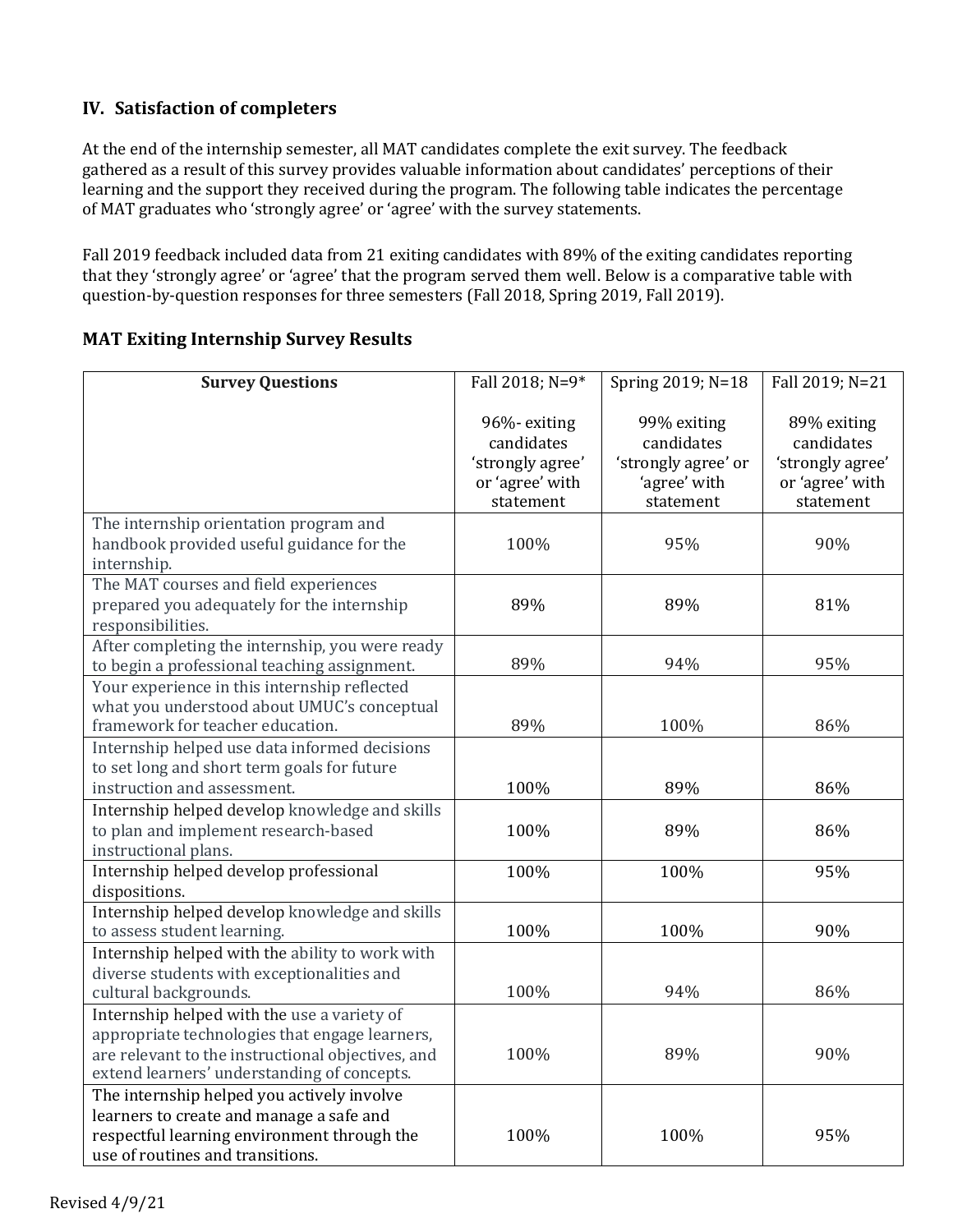| The SLO project helped you systematically  |      |     |     |
|--------------------------------------------|------|-----|-----|
| examine learning outcomes of students with |      |     |     |
| your mentor teacher.                       | 100% | 83% | 85% |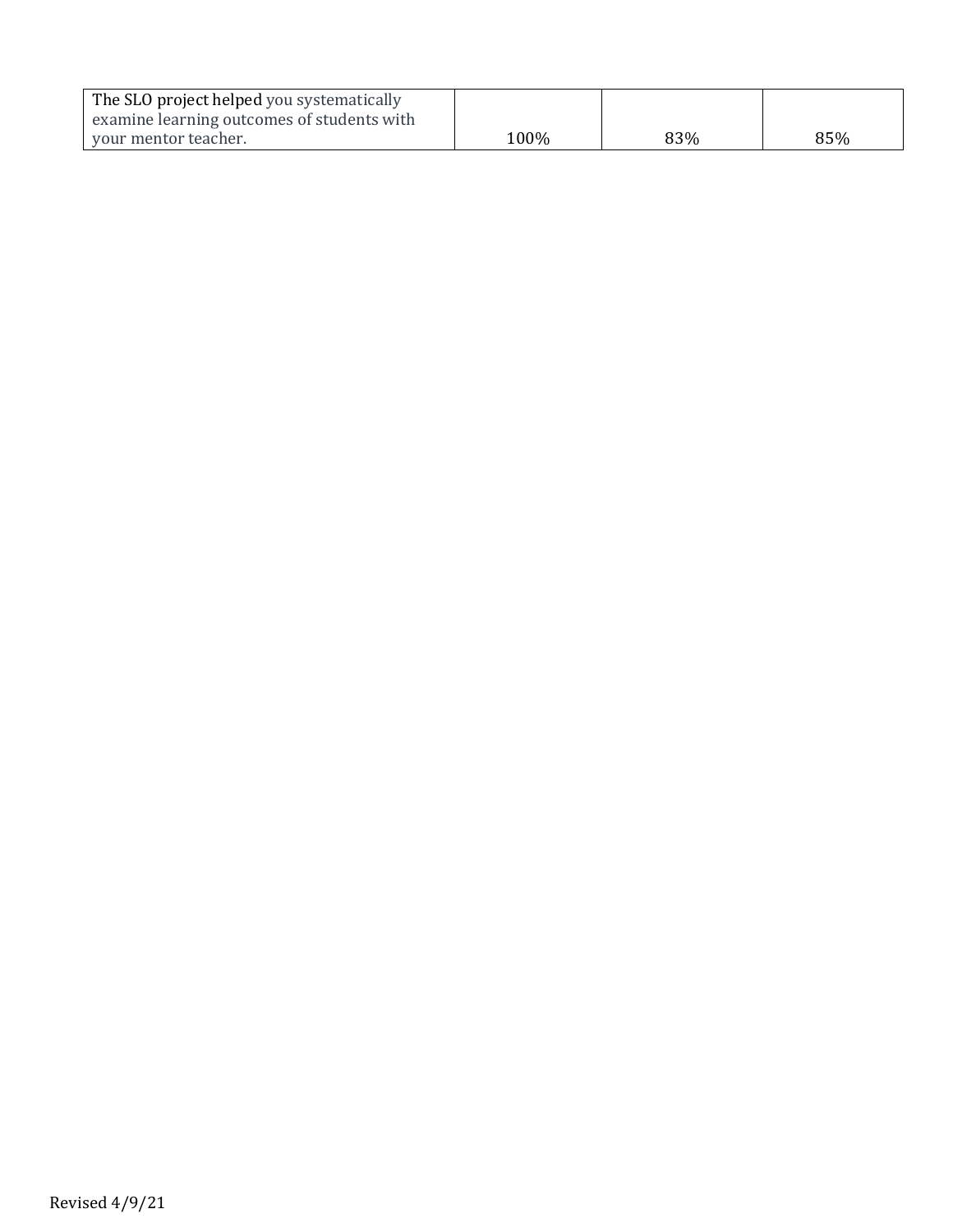| The SLO project helped you analyze and reflect                                                                                               |      |      |      |
|----------------------------------------------------------------------------------------------------------------------------------------------|------|------|------|
| on student outcomes and you were able to plan<br>for improving student performance.                                                          | 88%  | 100% | 95%  |
| Your cooperating teacher effectively modeled<br>professional dispositions.                                                                   | 100% | 100% | 95%  |
| Your cooperating teacher was supportive and<br>served effectively as a mentor during the<br>internship.                                      | 100% | 100% | 95%  |
| You would recommend your cooperating<br>teacher as a mentor for future MAT interns in<br>the program.                                        | 100% | 100% | 95%  |
| Your university supervisor effectively guided<br>you through the internship process and was<br>effective in carrying out the MAT procedures. | 100% | 89%  | 81%  |
| Your university supervisor communicated<br>regularly, was supportive, and served effectively<br>as a mentor during the internship.           | 85%  | 94%  | 81%  |
| You would recommend your university<br>supervisor as a mentor for future MAT interns<br>in the program.                                      | 88%  | 94%  | 77%  |
| Received adequate support from Seminar<br>professor                                                                                          | 100% | 100% | 100% |

\*The data is less significant because of the low number of participants.

# **MAT Alumni Survey Results**

The MAT alumni survey feedback is part of a formal, scheduled process for receiving input about how prior candidates' program instruction and support have translated into their current teaching career. The survey uses fifteen, 4-point Likert-type scale questions (Strongly Agree, Agree, Disagree, Strongly Disagree).

The survey is sent to alumni 1 year, 2 years and 3 years out. Questions are designed to elicit feedback on authentic application of the program's objectives, proficiencies and dispositions. The survey results then become a strong element for MAT continual improvement discussions and plans. This feedback loop also informs unit administration of program needs for refinement of assignments, rubrics, instructor and candidate support and training, candidate performance and unit operations.

Fall 2018 alumni survey data indicated that 94% of 44 respondents agreed or strongly agreed that the MAT program prepared them well. In Spring 2019, alumni survey results indicated that 88% of 44 respondents 'agreed' or 'strongly agreed' that the MAT program prepared them well.

| Semester sent    | Number of respondents | % Agree and Strongly Agree |
|------------------|-----------------------|----------------------------|
| <b>Fall 2015</b> | $N=17$                | 81%                        |
| <b>Fall 2016</b> | $N=17$                | 85%                        |
| <b>Fall 2017</b> | $N = 39$              | 81%                        |
| <b>Fall 2018</b> | $N = 44$              | 94%                        |
| Spring 2019      | $N = 44$              | 88%                        |

# **MAT Alumni Survey Results**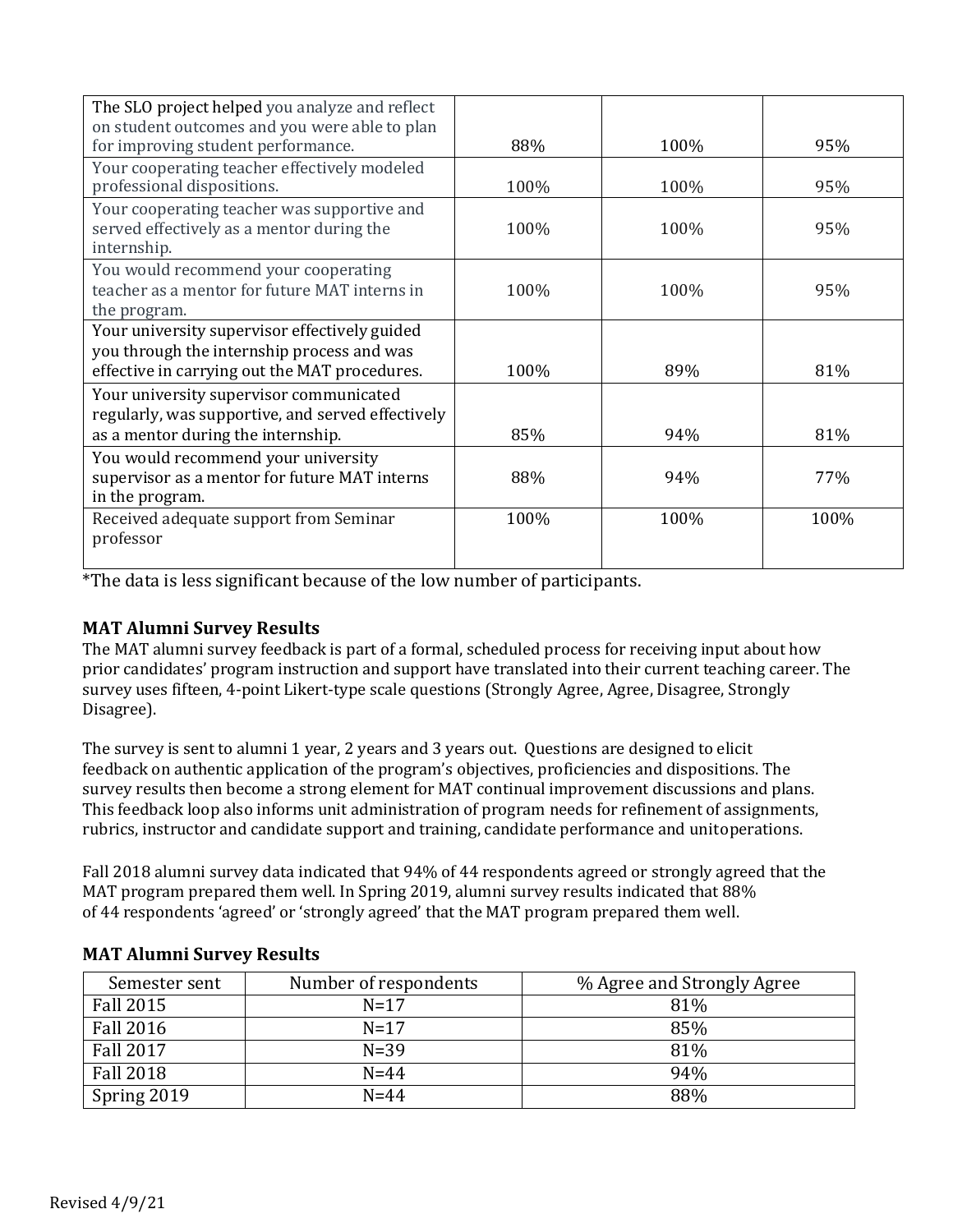

# **Alumni Survey Results by Category**

Results appear below.

**MAT Alumni Feedback on Pedagogical Content Knowledge and Skills questions\* (Q5,6,7,8,11,12)**  indicated that in Spring 2019, 90% of respondents 'agreed' or 'strongly agreed' that the MAT program enabled pedagogical content knowledge and skills. Fall 2018 respondent data indicated that 89% of alumni respondents felt prepared in this category.



**MAT Alumni Feedback on Ability to Help All Students Learn (Q1, 2, 3, 4, 5, 6, 7, 8, 9**) indicated that in Spring 2019, 88% of respondents 'agreed' or 'strongly agreed' that the MAT program offered what was needed to help all students learn. Fall 2018 respondent data indicated similar results.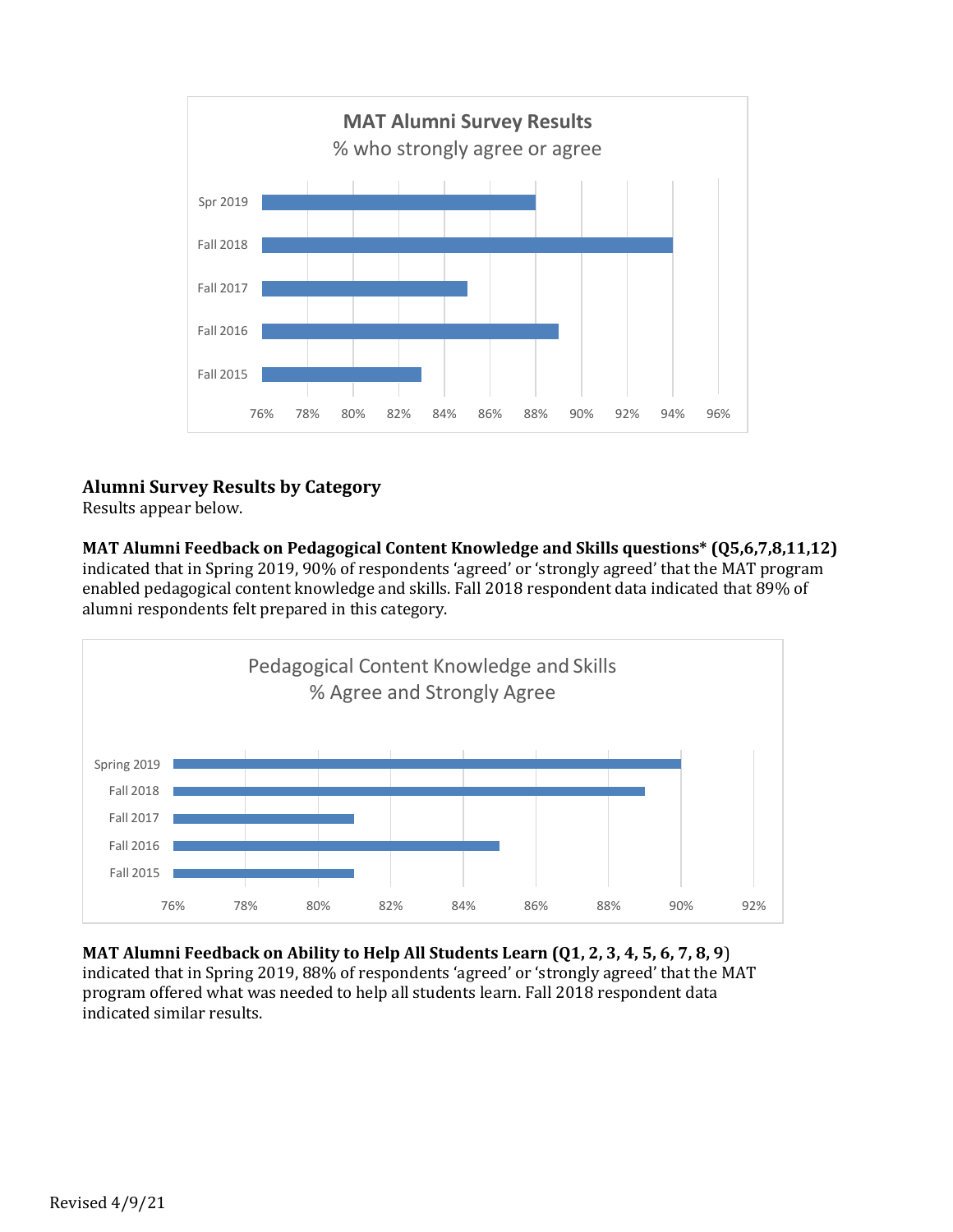

**MAT Alumni Feedback on Professional Dispositions (Q10, 13, 14, 15)** indicated that in Spring 2019, 93% of respondents 'agreed' or 'strongly agreed' that the MAT program helped them apply professional dispositions. Fall 2018 respondent data indicated the same, 93%.



**MAT Alumni Feedback on Content Knowledge (Q 5, 6, 8**) indicated that in Spring 2019, 94% of respondents 'agreed' or 'strongly agreed' that the MAT program helped them apply content knowledge to their teaching. Fall 2018 had similar results indicating 94% of the respondents were prepared for applying content knowledge to the classroom.

| Semester sent | Number of respondents | % Agree and Strongly Agree |
|---------------|-----------------------|----------------------------|
| Fall 2017     | $N = 39$              | 85%                        |
| Fall 2018     | $N = 44$              | 94%                        |
| Spring 2019   | $N = 44$              | 94%                        |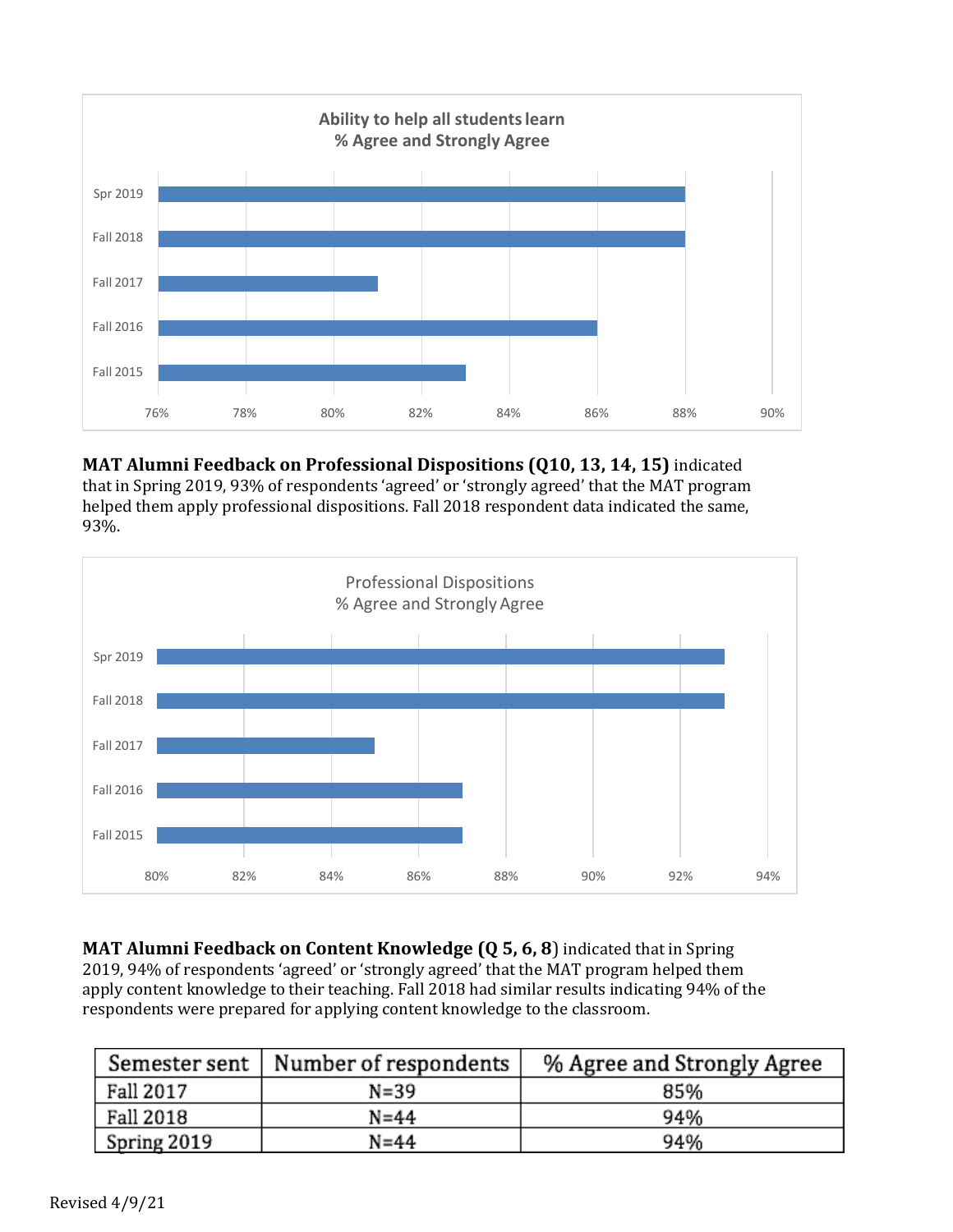

# **V. MAT Retention and Graduation Rates**

UMGC is a nontraditional university where measurement of retention and graduation is relevant to the university's mission but is unlike measurement of these outcomes at traditional universities. UMGC operates as Maryland's open, online public university, providing part time undergraduate and graduate programs for working adults, including military service members and their families, and veterans who reside in Maryland, across the United States, and around the world.

The MAT program has experienced overall stable retention rates. The average retention rate in Fall 2018 was 93%. The positive retention rate could be attributed to the program's stringent entry requirements. Once admitted most candidates have a clear goal and are generally motivated to complete the MAT degree. The favorable retention rate also reflects the candidates' overall commitment to completing the program and achieving state licensure. Most candidates (64%) complete the degree within 3 years. *Please read the retention and graduate notes at the bottom of the table.* 

| I. Retention-Graduation Rates for MAT program                                                                                           |            |                   |            |                   |            |                   |            |                   |            |                   |            |                   |            |
|-----------------------------------------------------------------------------------------------------------------------------------------|------------|-------------------|------------|-------------------|------------|-------------------|------------|-------------------|------------|-------------------|------------|-------------------|------------|
|                                                                                                                                         |            |                   |            |                   |            |                   |            |                   |            |                   |            |                   |            |
| <b>MAT program</b>                                                                                                                      |            | Year 1            |            | Year <sub>2</sub> |            | Year <sub>3</sub> |            | Year 4            |            | Year 5            |            | Year <sub>6</sub> |            |
| Term                                                                                                                                    | <b>Num</b> | <b>Enrollment</b> | Graduation | Enrollment        | Graduation | <b>Enrollment</b> | Graduation | <b>Enrollment</b> | Graduation | <b>Enrollment</b> | Graduation | <b>Enrollment</b> | Graduation |
|                                                                                                                                         |            | Rate              | Rate       | Rate              | Rate       | Rate              | Rate       | Rate              | Rate       | Rate              | Rate       | Rate              | Rate       |
| Fall 09<br>'2098','2102','2105'                                                                                                         | 46         | 89%               | 0%         | 52%               | 15%        | 11%               | 43%        | 7%                | 50%        | 0%                | 50%        | 0%                | 50%        |
| Fall 10<br>'2108','2112','2115'                                                                                                         | 32         | 81%               | 0%         | 50%               | 31%        | 16%               | 44%        | 3%                | 50%        | 3%                | 50%        | 3%                | 53%        |
| Fall 11<br>'2118','2122','2125'                                                                                                         | 27         | 85%               | 0%         | 67%               | 11%        | 22%               | 48%        | 7%                | 52%        | 7%                | 52%        | 0%                | 56%        |
| Fall 12<br>'2128','2131','2132','2135'                                                                                                  | 29         | 86%               | 0%         | 41%               | 31%        | 17%               | 48%        | 3%                | 55%        | 0%                | 55%        | 3%                | 59%        |
| Fall 13<br>'2138','2141','2142','2145'                                                                                                  | 30         | 83%               | 0%         | 73%               | 33%        | 23%               | 60%        | 3%                | 63%        | 7%                | 67%        | 0%                | 57%        |
| Fall 14<br>'2148','2151','2152','2155'                                                                                                  | 50         | 84%               | 0%         | 72%               | 46%        | 8%                | 64%        | 8%                | 66%        | 0%                | 40%        |                   |            |
| Fall 15<br>'2158','2161','2162','2165'                                                                                                  | 21         | 90%               | 0%         | 38%               | 67%        | 5%                | 71%        | 0%                | 71%        |                   |            |                   |            |
| Fall 16<br>'2168','2171','2172','2175'                                                                                                  | 25         | 88%               | 0%         | 60%               | 60%        | 8%                | 64%        |                   |            |                   |            |                   |            |
| Fall 17<br>'2178','2181','2182','2185'                                                                                                  | 31         | 81%               | 0%         | 65%               | 29%        |                   |            |                   |            |                   |            |                   |            |
| Fall 18<br>'2188','2191','2192','2195'                                                                                                  | 28         | 93%               | 0%         |                   |            |                   |            |                   |            |                   |            |                   |            |
| Notes:                                                                                                                                  |            |                   |            |                   |            |                   |            |                   |            |                   |            |                   |            |
| 1. The cohorts are students who were new to MAT and Med in the fall semester. These students are not necessarily new to UMGC            |            |                   |            |                   |            |                   |            |                   |            |                   |            |                   |            |
| 2. Enrollment rate refers to the percentage of students reenrolled in the same program within a 12 month period following the fall term |            |                   |            |                   |            |                   |            |                   |            |                   |            |                   |            |
| 3. Graduation rate refers to the percentage of students earning a degree in the same program up to summer in that year.                 |            |                   |            |                   |            |                   |            |                   |            |                   |            |                   |            |
| Source: Winter 2020 Freeze DB                                                                                                           |            |                   |            |                   |            |                   |            |                   |            |                   |            |                   |            |
| AQ (Department of Academic Quality), 4/14/2020                                                                                          |            |                   |            |                   |            |                   |            |                   |            |                   |            |                   |            |
|                                                                                                                                         |            |                   |            |                   |            |                   |            |                   |            |                   |            |                   |            |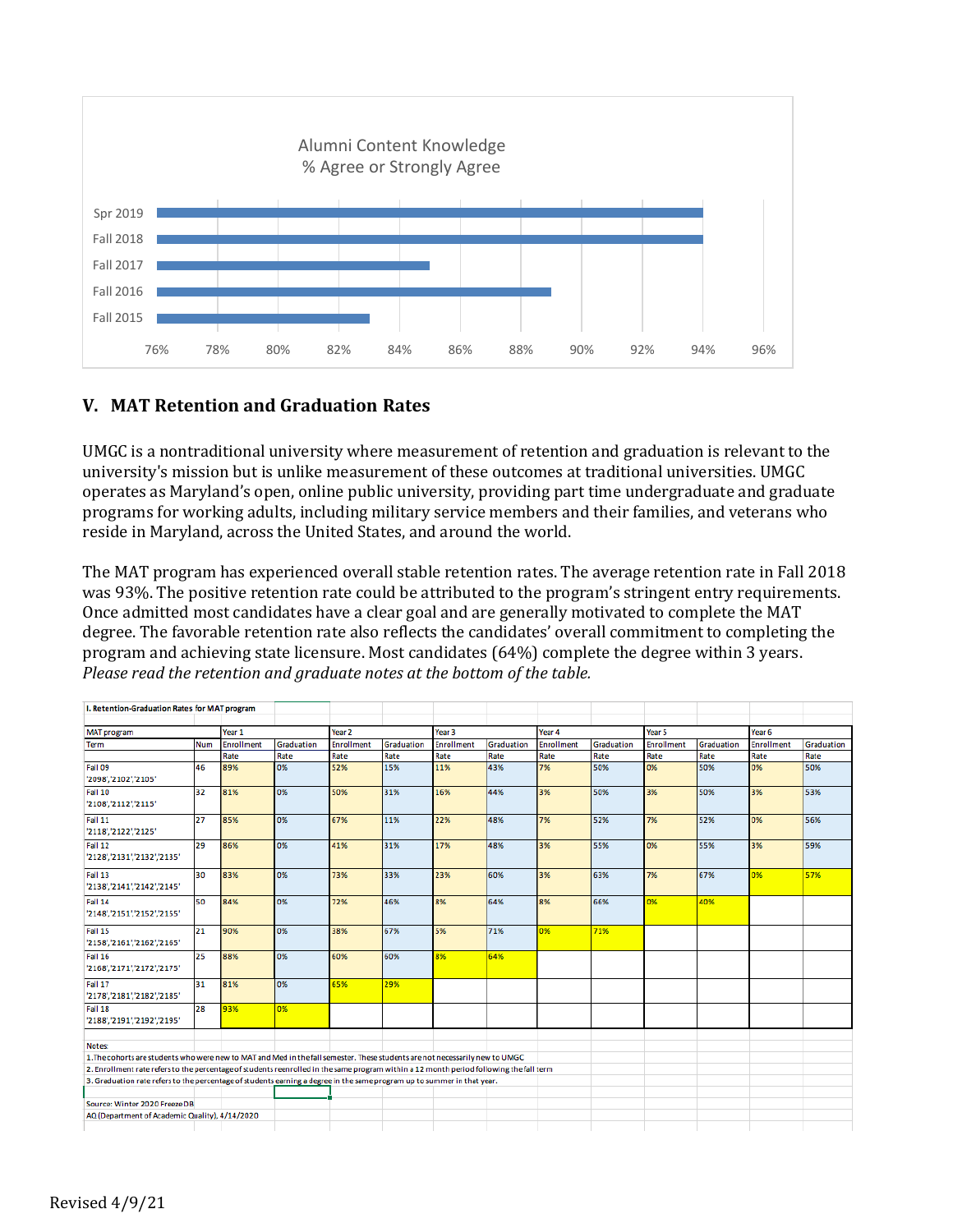# **VI. Ability of completers to meet licensing and any additional state requirements**

#### **Summary Pass Rates**

The summary scores are for UMGC MAT completers' tests include Praxis I, Praxis Core and Praxis II Content tests.

| Title II<br>Reporting Services<br>(ETS) |                                                    | <b>HEOA</b> - Title II<br>2018 - 2019 Academic Year |                                                 |                                                           |                                                     |                                      |
|-----------------------------------------|----------------------------------------------------|-----------------------------------------------------|-------------------------------------------------|-----------------------------------------------------------|-----------------------------------------------------|--------------------------------------|
| <b>Institution Name</b>                 |                                                    | UNIV OF MD UNIVERSITY COLLEGE                       |                                                 |                                                           |                                                     |                                      |
| <b>Institution Code</b>                 |                                                    | 5406                                                |                                                 |                                                           |                                                     |                                      |
| <b>State</b>                            |                                                    | Maryland                                            |                                                 |                                                           |                                                     |                                      |
|                                         |                                                    |                                                     |                                                 |                                                           |                                                     | February 3, 2020                     |
|                                         |                                                    |                                                     |                                                 | <b>Statewide</b>                                          |                                                     |                                      |
| Group                                   | <b>Number</b><br>Taking<br>Assessment <sup>1</sup> | <b>Number</b><br>Passing<br>Assessment <sup>2</sup> | <i><b>Institutional</b></i><br><b>Pass Rate</b> | <b>Number</b><br><b>Taking</b><br>Assessment <sup>1</sup> | <b>Number</b><br>Passing<br>Assessment <sup>2</sup> | <b>Statewide</b><br><b>Pass Rate</b> |
| All program completers, 2018-19         | 30                                                 | 30                                                  | 100%                                            | 1596                                                      | 1545                                                | 97%                                  |
| All program completers, 2017-18         | 39                                                 | 39                                                  | 100%                                            | 1694                                                      | 1666                                                | 98%                                  |
| All program completers, 2016-17         | 39                                                 | 38                                                  | 97%                                             | 1886                                                      | 1857                                                | 98%                                  |

# **UMGC Title II Report (2018-2019)**

At the time of the CAEP 2020 Annual Report, the following Title II reports were available for download: **UMUC Title II report (2017-2018)** 

**UMUC Title II Report (2016-2017)**

# **VII.Ability of Completers to be Hired in Education Positions for which they were Prepared**

### **Data from Alumni Survey**

The alumni survey asks for employment information and, as a result, data indicated the number of graduates who are employed as teachers. In Fall 2018, out of 44 alumni respondents, 89% were employed as teachers. Spring 2019 had 44 alumni respondents and 33 were employed as teachers (75%).

#### **Salary Information of Graduates**

The median annual national wage for high school teachers with a bachelor's degree was \$60,320 in May 2018. "Employment of high school teachers is projected to grow 4 percent from 2018 to 2028, about as fast as the average for all occupations. Rising student enrollment should increase demand for high school teachers."

*Source: U.S. Department of Labor, Bureau of Labor Statistics*  <https://www.bls.gov/ooh/education-training-and-library/home.htm> <https://www.bls.gov/oes/current/oes252031.htm#st>

In 2018-2019, Maryland Public School Teachers with a Masters earned between \$61,109-\$106,543, dependent upon the county.